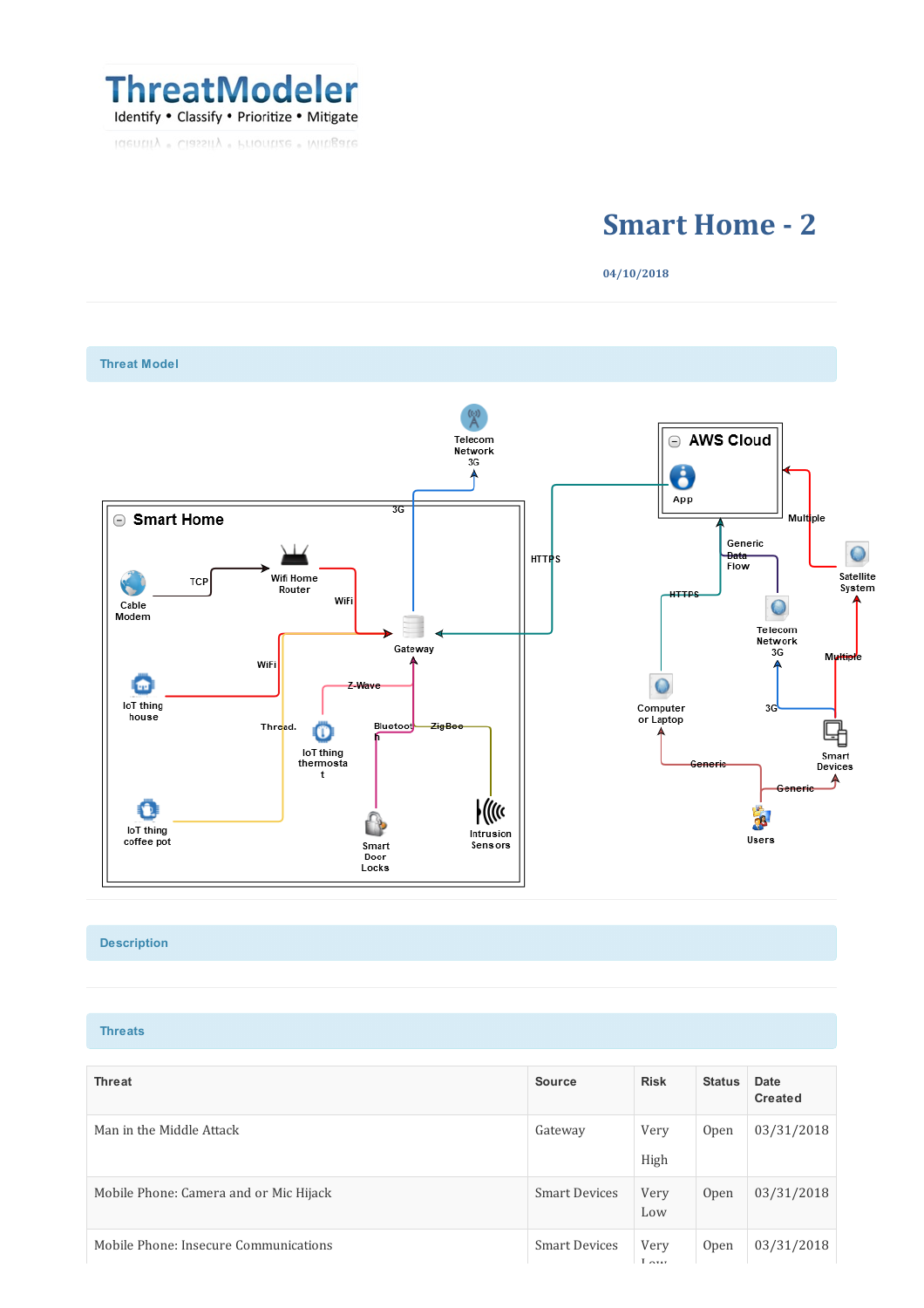|                                                |                      | <b>LUW</b>   |      |            |
|------------------------------------------------|----------------------|--------------|------|------------|
| Mobile Phone: Session Hijacking                | <b>Smart Devices</b> | Very<br>Low  | Open | 03/31/2018 |
| Mobile Phone: Sensitive Data Leakage           | <b>Smart Devices</b> | Very<br>Low  | Open | 03/31/2018 |
| Mobile Phone: Browser SSL Vulnerability        | <b>Smart Devices</b> | Very<br>Low  | Open | 03/31/2018 |
| Failed Wakeup Alarm                            | <b>Smart Home</b>    | Medium       | Open | 03/31/2018 |
| <b>Family Needs</b>                            | <b>Smart Home</b>    | High         | Open | 03/31/2018 |
| Man in the Middle Attack                       | WiFi                 | Very<br>High | Open | 03/31/2018 |
| Wi-Fi Jamming                                  | WiFi                 | High         | Open | 03/31/2018 |
| WiFi MAC Address Tracking                      | WiFi                 | Very<br>High | Open | 03/31/2018 |
| WiFi SSID Tracking                             | WiFi                 | Very<br>High | Open | 03/31/2018 |
| <b>Content Spoofing</b>                        | 3G                   | Medium       | Open | 03/31/2018 |
| <b>Sniffing Attacks</b>                        | 3G                   | Medium       | Open | 03/31/2018 |
| <b>Action Spoofing</b>                         | 3G                   | Very<br>High | Open | 03/31/2018 |
| Denial of Service through Resource Depletion   | 3G                   | Medium       | Open | 03/31/2018 |
| Privilege Abuse                                | 3G                   | Very<br>High | Open | 03/31/2018 |
| <b>Resource Location Spoofing</b>              | 3G                   | Very<br>High | Open | 03/31/2018 |
| <b>Sniffing Network Traffic</b>                | 3G                   | Very<br>High | Open | 03/31/2018 |
| Intent Spoof                                   | 3G                   | Very<br>High | Open | 03/31/2018 |
| Cellular Traffic Intercept                     | 3G                   | Very<br>High | Open | 03/31/2018 |
| Denial of Service                              | 3G                   | Very<br>High | Open | 03/31/2018 |
| Flooding                                       | Thread.              | Medium       | Open | 03/31/2018 |
| <b>Sniffing Attacks</b>                        | Thread.              | Medium       | Open | 03/31/2018 |
| Denial of Service through Resource Depletion   | Thread.              | Medium       | Open | 03/31/2018 |
| Scanning for Vulnerable Software               | Thread.              | Low          | Open | 03/31/2018 |
| Malicious Logic Inserted Into Product          | Thread.              | Very<br>High | Open | 03/31/2018 |
| Malicious Logic Inserted Into Product Software | Thread.              | Very<br>High | Open | 03/31/2018 |
| Malicious Logic Insertion into Product Memory  | Thread.              | High         | Open | 03/31/2018 |
| Man in the Middle Attack                       | Thread.              | Very<br>High | Open | 03/31/2018 |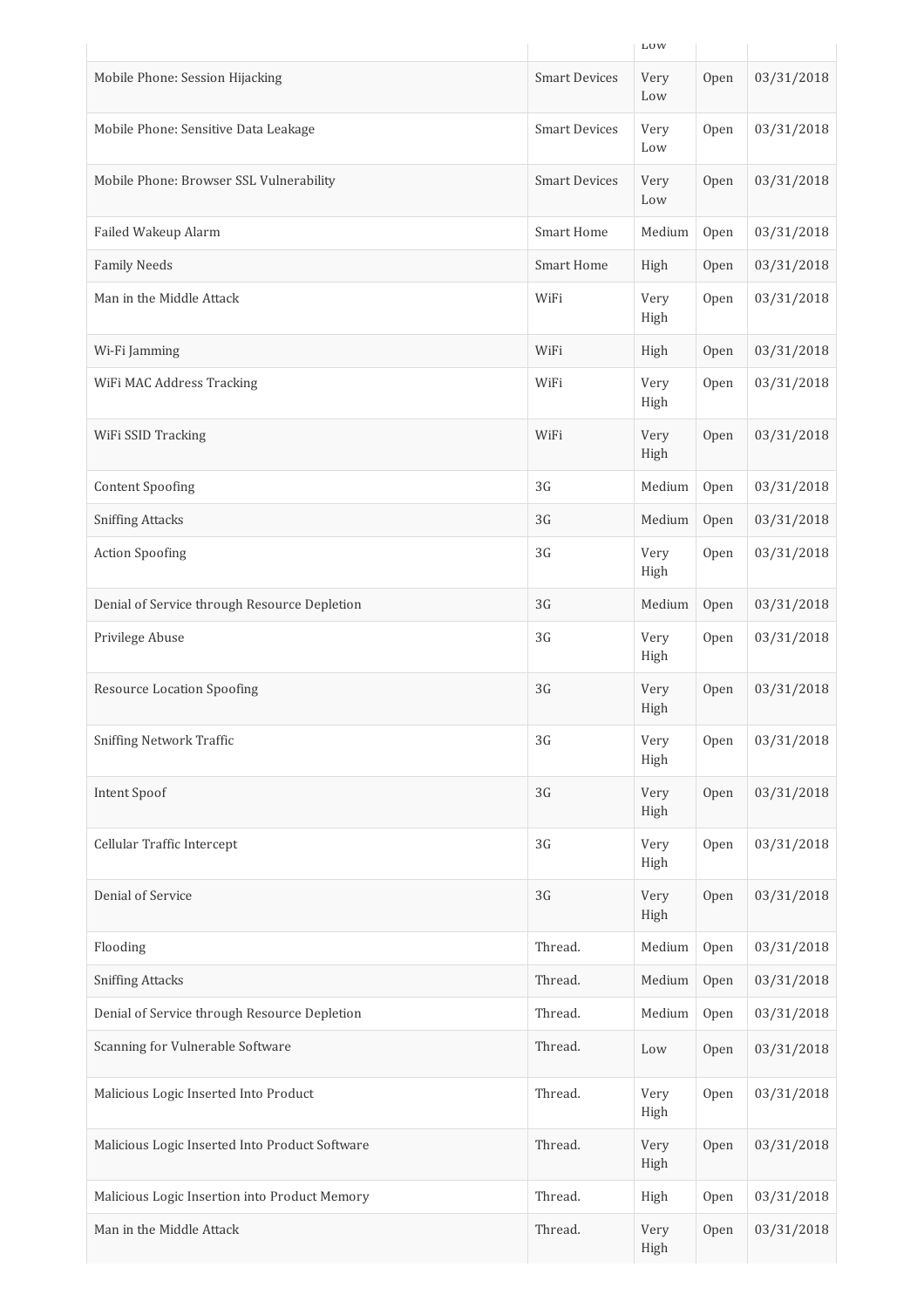| Signature Spoofing by Key Theft           | Thread.      | Very<br>High | Open | 03/31/2018 |
|-------------------------------------------|--------------|--------------|------|------------|
| Add Malicious File to Shared Webroot      | Thread.      | Very<br>High | Open | 03/31/2018 |
| <b>Communication Channel Manipulation</b> | Thread.      | Very<br>High | Open | 03/31/2018 |
| Intent Spoof                              | Thread.      | Very<br>High | Open | 03/31/2018 |
| Jamming                                   | Thread.      | Very<br>High | Open | 03/31/2018 |
| Denial of Service                         | Thread.      | Very<br>High | Open | 03/31/2018 |
| TCP SYN Scan                              | TCP          | Low          | Open | 03/31/2018 |
| <b>TCP Window Scan</b>                    | TCP          | Low          | Open | 03/31/2018 |
| TCP RPC Scan                              | TCP          | Low          | Open | 03/31/2018 |
| TCP Sequence Number Probe                 | <b>TCP</b>   | Low          | Open | 03/31/2018 |
| TCP ISN Greatest Common Divisor Probe     | <b>TCP</b>   | Low          | Open | 03/31/2018 |
| TCP ISN Counter Rate Probe                | <b>TCP</b>   | Low          | Open | 03/31/2018 |
| TCP ISN Sequence Predictability Probe     | TCP          | Low          | Open | 03/31/2018 |
| TCP Congestion Control Flag Probe         | TCP          | Low          | Open | 03/31/2018 |
| TCP Initial Window Size Probe             | TCP          | Low          | Open | 03/31/2018 |
| <b>Sniffing Attacks</b>                   | Z-Wave       | Medium       | Open | 03/31/2018 |
| <b>Sniff Application Code</b>             | Z-Wave       | High         | Open | 03/31/2018 |
| Man in the Middle Attack                  | Z-Wave       | Very<br>High | Open | 03/31/2018 |
| Signature Spoofing by Key Theft           | Z-Wave       | Very<br>High | Open | 03/31/2018 |
| Signature Spoofing by Key Recreation      | Z-Wave       | Very<br>High | Open | 03/31/2018 |
| Add Malicious File to Shared Webroot      | Z-Wave       | Very<br>High | Open | 03/31/2018 |
| Intent Spoof                              | Z-Wave       | Very<br>High | Open | 03/31/2018 |
| Exploiting Incorrectly Configured SSL     | <b>HTTPS</b> | Very<br>High | Open | 03/31/2018 |
| <b>Sniffing Attacks</b>                   | ZigBee       | Medium       | Open | 03/31/2018 |
| Man in the Middle Attack                  | ZigBee       | Very<br>High | Open | 03/31/2018 |
| Add Malicious File to Shared Webroot      | ZigBee       | Very<br>High | Open | 03/31/2018 |
| <b>Shared Technology Issues</b>           | ZigBee       | Very<br>High | Open | 03/31/2018 |
| Man in the Middle Attack                  | Bluetooth    | Very<br>High | Open | 03/31/2018 |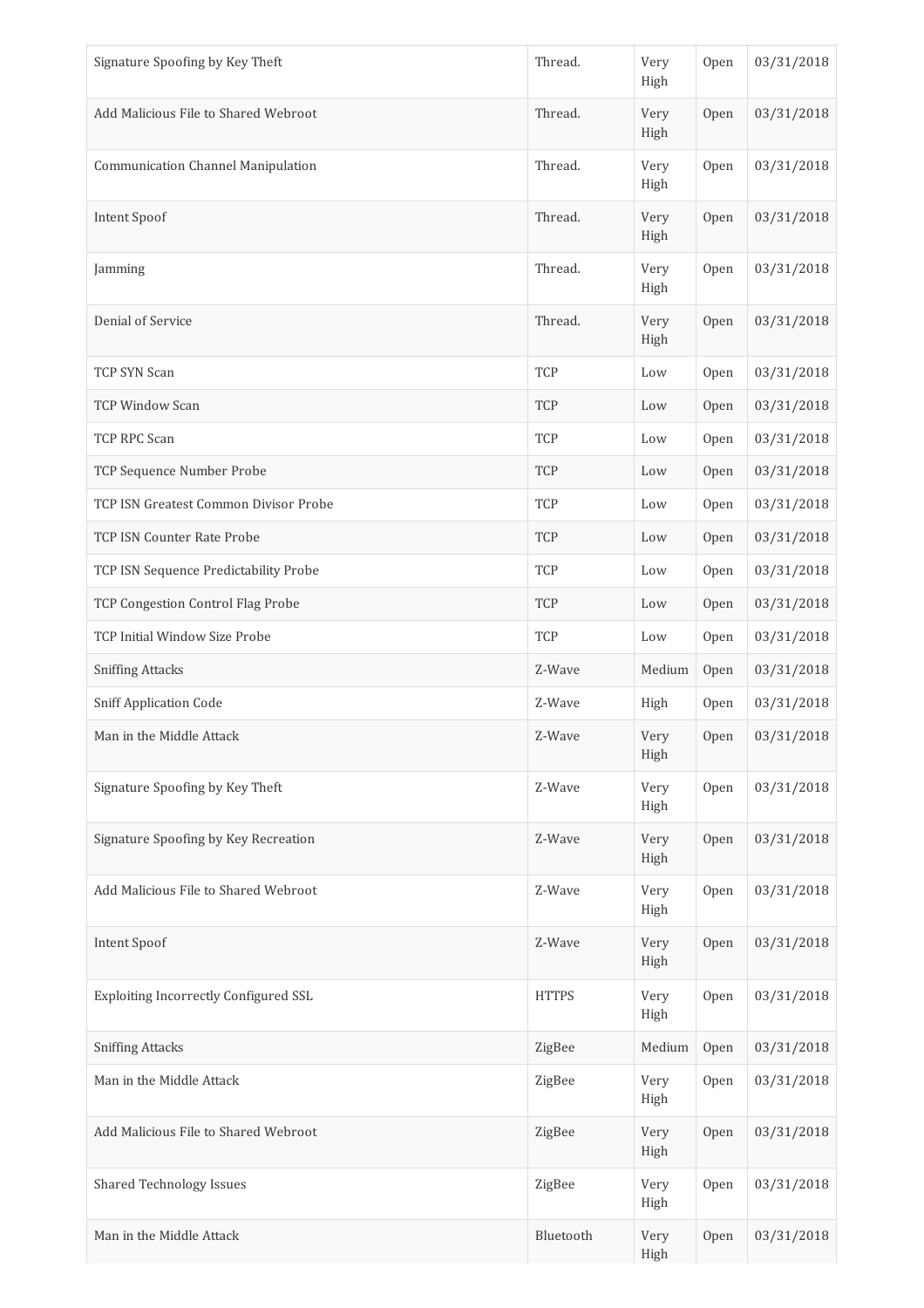| Dictionary-based Password Attack                                                   | App                   | High         | Open | 03/31/2018 |
|------------------------------------------------------------------------------------|-----------------------|--------------|------|------------|
| Password Brute Forcing                                                             | App                   | High         | Open | 03/31/2018 |
| Password Recovery Exploitation                                                     | App                   | High         | Open | 03/31/2018 |
| Exploit Common or default Usernames and Passwords                                  | App                   | High         | Open | 03/31/2018 |
| Clickjacking                                                                       | App                   | Very<br>High | Open | 03/31/2018 |
| <b>HTTP Response Splitting</b>                                                     | App                   | High         | Open | 03/31/2018 |
| Cross Site Request Forgery                                                         | App                   | Very<br>High | Open | 03/31/2018 |
| SQL Injection                                                                      | App                   | High         | Open | 03/31/2018 |
| Blind SQL Injection                                                                | App                   | High         | Open | 03/31/2018 |
| Reflected Cross Site Scripting - WASC                                              | App                   | High         | Open | 03/31/2018 |
| Persistent Cross Site Scripting - WASC                                             | App                   | High         | Open | 03/31/2018 |
| Accessing, Intercepting, Modifying HTTP Cookies                                    | App                   | High         | Open | 03/31/2018 |
| <b>Session Hijacking</b>                                                           | App                   | Very<br>High | Open | 03/31/2018 |
| Session Credential Falsification through Forging                                   | App                   | Medium       | Open | 03/31/2018 |
| Reusing Session IDs aka Session Replay                                             | App                   | High         | Open | 03/31/2018 |
| <b>Session Fixation</b>                                                            | App                   | High         | Open | 03/31/2018 |
| Weak Identity, Credential and Access Management                                    | AWS Cloud             | Very<br>High | Open | 03/31/2018 |
| Denial of Service                                                                  | AWS Cloud             | Very<br>High | Open | 03/31/2018 |
| Confidential Data Exposure                                                         | AWS Cloud             | Very<br>High | Open | 03/31/2018 |
| Malicious Insiders                                                                 | AWS Cloud             | Very<br>High | Open | 03/31/2018 |
| <b>Account Hijacking</b>                                                           | AWS Cloud             | Very<br>High | Open | 03/31/2018 |
| <b>Insecure Communication</b>                                                      | AWS Cloud             | Very<br>High | Open | 03/31/2018 |
| Permanent Data Loss                                                                | AWS Cloud             | Very<br>High | Open | 03/31/2018 |
| Sensitive Data Exposure                                                            | AWS Cloud             | Very<br>High | Open | 03/31/2018 |
| Code Injection                                                                     | AWS Cloud             | High         | Open | 03/31/2018 |
| Reflected Cross Site Scripting - WASC                                              | AWS Cloud             | High         | Open | 03/31/2018 |
| File Manipulation                                                                  | Computer or<br>Laptop | Medium       | Open | 03/21/2018 |
| Accessing, Modifying or Executing Executable Files                                 | Computer or<br>Laptop | Very<br>High | Open | 03/21/2018 |
| Create files with the same name as files protected with a higher<br>classification | Computer or<br>Laptop | Very<br>High | Open | 03/21/2018 |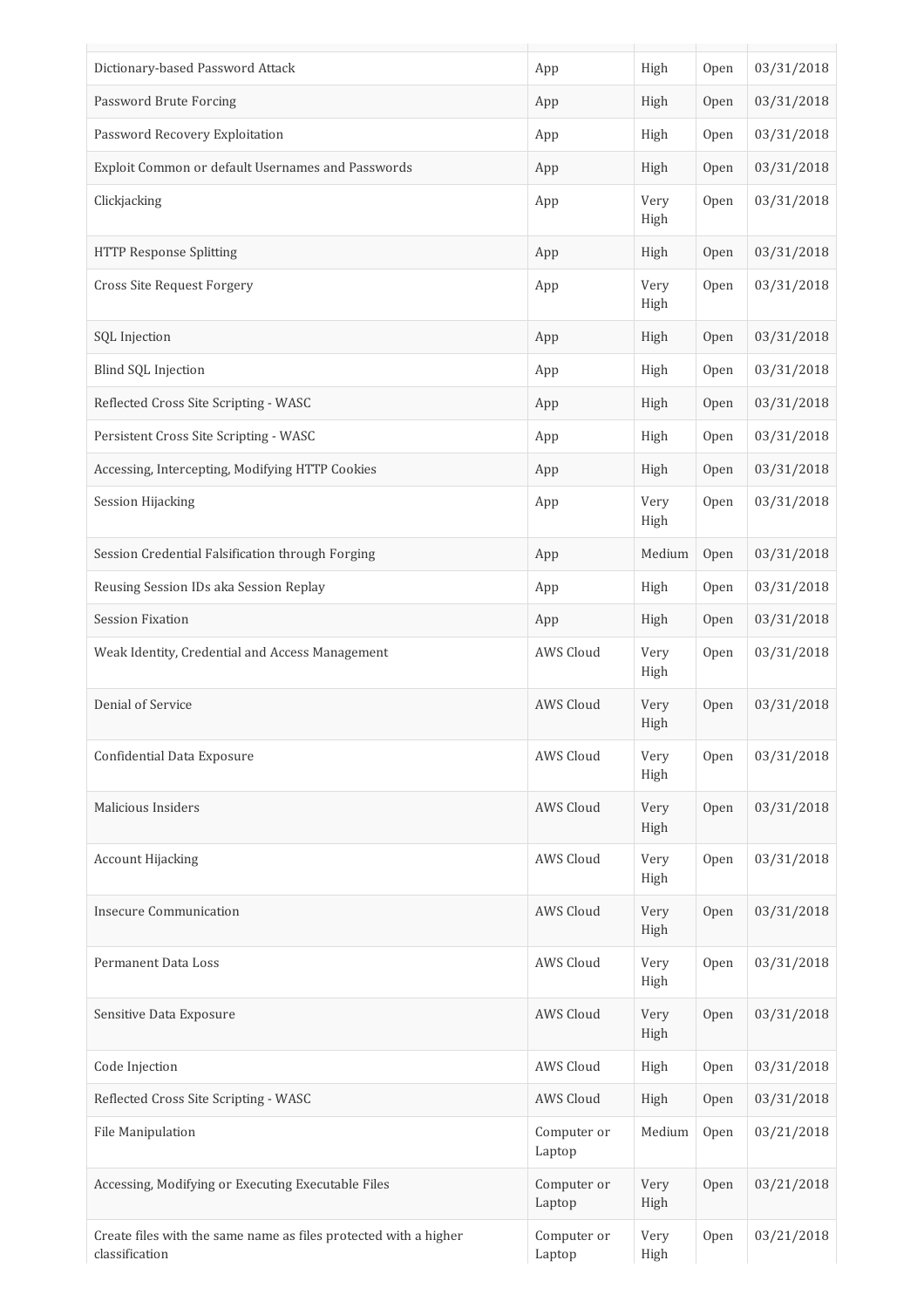| Force Use of Corrupted Files                                                       | Computer or<br>Laptop | Medium       | Open | 03/21/2018 |
|------------------------------------------------------------------------------------|-----------------------|--------------|------|------------|
| Leveraging or Manipulating Configuration File Search Paths                         | Computer or<br>Laptop | Very<br>High | Open | 03/21/2018 |
| User-Controlled Filename                                                           | Computer or<br>Laptop | High         | Open | 03/21/2018 |
| Manipulating Web Input to File System Calls                                        | Computer or<br>Laptop | Very<br>High | Open | 03/21/2018 |
| Bluejacking                                                                        | Computer or<br>Laptop | Very<br>High | Open | 03/21/2018 |
| Bluesnarfing                                                                       | Computer or<br>Laptop | Very<br>High | Open | 03/21/2018 |
| Bluebugging                                                                        | Computer or<br>Laptop | Very<br>High | Open | 03/21/2018 |
| Man in the Middle Attack                                                           | Computer or<br>Laptop | Very<br>High | Open | 03/21/2018 |
| Wi-Fi Jamming                                                                      | Computer or<br>Laptop | High         | Open | 03/21/2018 |
| WiFi MAC Address Tracking                                                          | Computer or<br>Laptop | Very<br>High | Open | 03/21/2018 |
| WiFi SSID Tracking                                                                 | Computer or<br>Laptop | Very<br>High | Open | 03/21/2018 |
| Physical Theft                                                                     | Computer or<br>Laptop | Very<br>High | Open | 03/21/2018 |
| Jamming                                                                            | Computer or<br>Laptop | Very<br>High | Open | 03/21/2018 |
| File Manipulation                                                                  | Computer or<br>Laptop | Medium       | Open | 03/21/2018 |
| Accessing, Modifying or Executing Executable Files                                 | Computer or<br>Laptop | Very<br>High | Open | 03/21/2018 |
| Create files with the same name as files protected with a higher<br>classification | Computer or<br>Laptop | Very<br>High | Open | 03/21/2018 |
| Manipulating Web Input to File System Calls                                        | Computer or<br>Laptop | Very<br>High | Open | 03/21/2018 |
| Email Injection                                                                    | Computer or<br>Laptop | Medium       | Open | 03/21/2018 |
| <b>DNS Cache Poisoning</b>                                                         | Computer or<br>Laptop | Very<br>High | Open | 03/21/2018 |
| Phishing                                                                           | Computer or<br>Laptop | Very<br>High | Open | 03/21/2018 |
| Targeted Malware                                                                   | Computer or<br>Laptop | Very<br>High | Open | 03/21/2018 |
| <b>SPAM</b>                                                                        | Computer or<br>Laptop | Medium       | Open | 03/21/2018 |
| Overflow Buffers                                                                   | Computer or<br>Laptop | Very<br>High | Open | 03/21/2018 |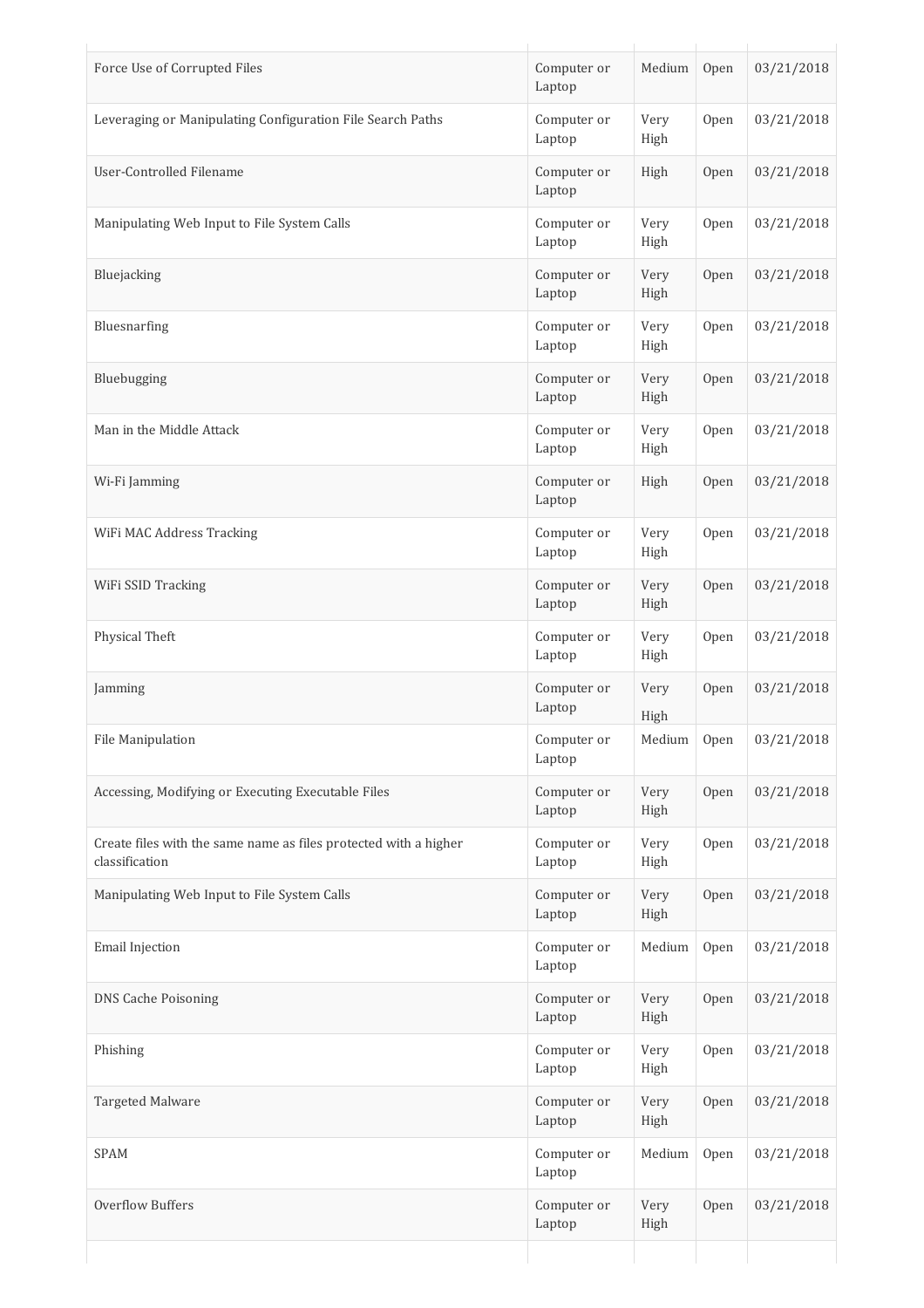| Man in the Middle Attack                                                           | Computer or<br>Laptop | Very<br>High | Open | 03/21/2018 |
|------------------------------------------------------------------------------------|-----------------------|--------------|------|------------|
| File Manipulation                                                                  | Computer or<br>Laptop | Medium       | Open | 03/21/2018 |
| Accessing, Modifying or Executing Executable Files                                 | Computer or<br>Laptop | Very<br>High | Open | 03/21/2018 |
| Create files with the same name as files protected with a higher<br>classification | Computer or<br>Laptop | Very<br>High | Open | 03/21/2018 |
| Manipulating Web Input to File System Calls                                        | Computer or<br>Laptop | Very<br>High | Open | 03/21/2018 |
| Identity Spoofing - Impersonation                                                  | Computer or<br>Laptop | Medium       | Open | 03/21/2018 |
| Man in the Middle Attack                                                           | Computer or<br>Laptop | Very<br>High | Open | 03/21/2018 |
| <b>Targeted Malware</b>                                                            | Computer or<br>Laptop | Very<br>High | Open | 03/21/2018 |
| <b>Account Footprinting</b>                                                        | Computer or<br>Laptop | Very<br>High | Open | 03/21/2018 |
| Malware Propagation via USB Stick                                                  | Computer or<br>Laptop | Very<br>High | Open | 03/21/2018 |
| DEPRECATED: Malware Propagation via USB U3 Autorun                                 | Computer or<br>Laptop | Very<br>High | Open | 03/21/2018 |
| DEPRECATED: Malware Propagation via Infected Peripheral Device                     | Computer or<br>Laptop | Very<br>High | Open | 03/21/2018 |
| <b>USB Memory Attacks</b>                                                          | Computer or<br>Laptop | High         | Open | 03/21/2018 |
| Exploiting Incorrectly Configured SSL                                              | Computer or<br>Laptop | Very<br>High | Open | 03/21/2018 |
| <b>Email Injection</b>                                                             | Computer or<br>Laptop | Medium       | Open | 03/21/2018 |
| <b>IMAP or SMTP Command Injection</b>                                              | Computer or<br>Laptop | Medium       | Open | 03/21/2018 |
| <b>IMAP</b> or SMTP Command Injection                                              | Computer or<br>Laptop | Medium       | Open | 03/21/2018 |
| TCP SYN Scan                                                                       | Computer or<br>Laptop | Low          | Open | 03/21/2018 |
| <b>TCP Window Scan</b>                                                             | Computer or<br>Laptop | Low          | Open | 03/21/2018 |
| TCP RPC Scan                                                                       | Computer or<br>Laptop | Low          | Open | 03/21/2018 |
| TCP Sequence Number Probe                                                          | Computer or<br>Laptop | Low          | Open | 03/21/2018 |
| TCP ISN Greatest Common Divisor Probe                                              | Computer or<br>Laptop | Low          | Open | 03/21/2018 |
| TCP ISN Counter Rate Probe                                                         | Computer or<br>Laptop | Low          | Open | 03/21/2018 |
| TCP ISN Sequence Predictability Probe                                              | Computer or           | Low          | Open | 03/21/2018 |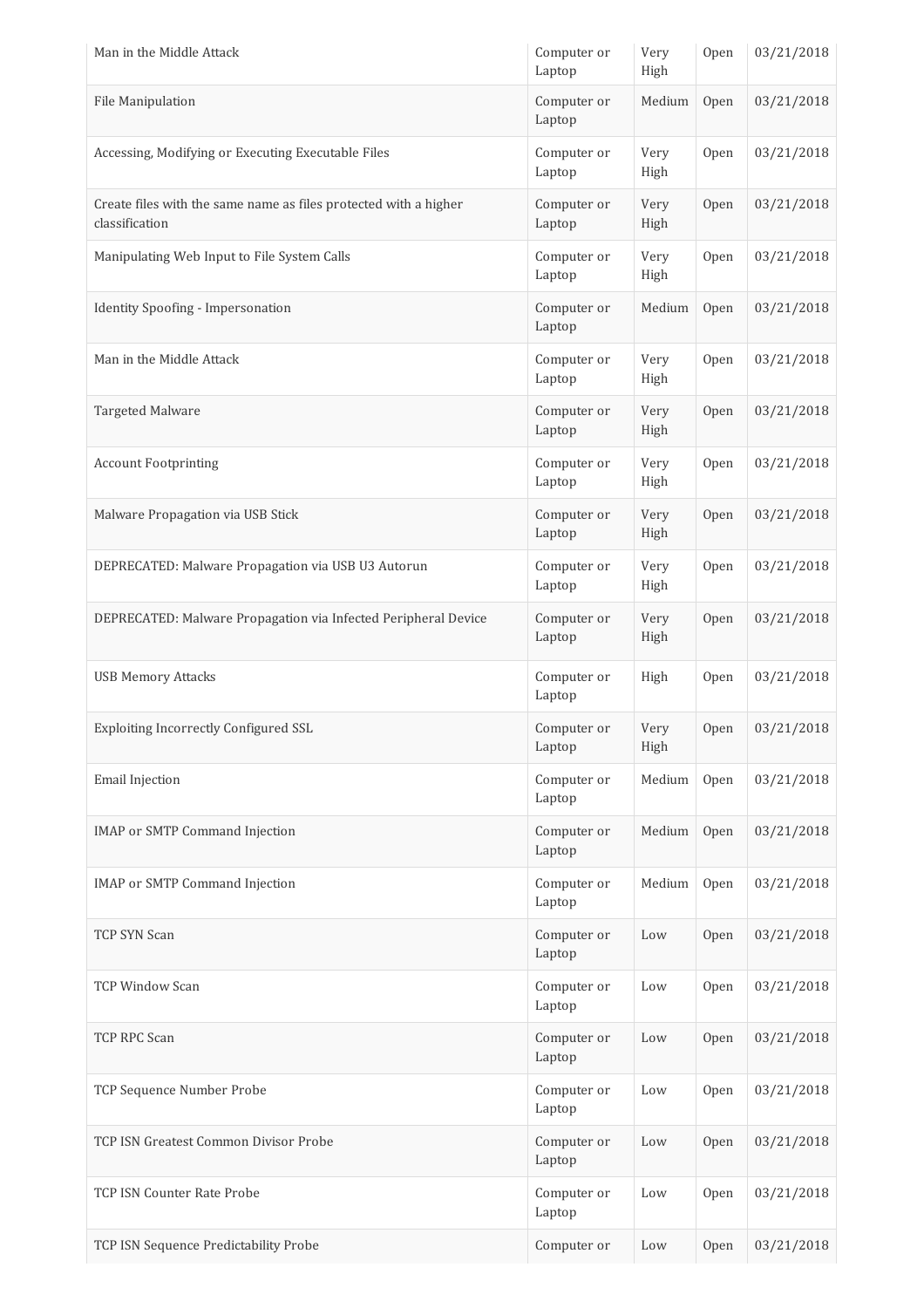|                                                            | Laptop                |              |      |            |
|------------------------------------------------------------|-----------------------|--------------|------|------------|
| TCP Congestion Control Flag Probe                          | Computer or<br>Laptop | Low          | Open | 03/21/2018 |
| TCP Initial Window Size Probe                              | Computer or<br>Laptop | Low          | Open | 03/21/2018 |
| Man in the Middle Attack                                   | Computer or<br>Laptop | Very<br>High | Open | 03/21/2018 |
| Wi-Fi Jamming                                              | Computer or<br>Laptop | High         | Open | 03/21/2018 |
| WiFi MAC Address Tracking                                  | Computer or<br>Laptop | Very<br>High | Open | 03/21/2018 |
| WiFi SSID Tracking                                         | Computer or<br>Laptop | Very<br>High | Open | 03/21/2018 |
| Sensitive Data Exposure                                    | Computer or<br>Laptop | Very<br>High | Open | 03/21/2018 |
| Dictionary-based Password Attack                           | Computer or<br>Laptop | High         | Open | 03/21/2018 |
| Password Brute Forcing                                     | Computer or<br>Laptop | High         | Open | 03/21/2018 |
| Password Recovery Exploitation                             | Computer or<br>Laptop | High         | Open | 03/21/2018 |
| Exploit Common or default Usernames and Passwords          | Computer or<br>Laptop | High         | Open | 03/21/2018 |
| <b>Cross Site Request Forgery</b>                          | Computer or<br>Laptop | Very<br>High | Open | 03/21/2018 |
| Reflected Cross Site Scripting - WASC                      | Computer or<br>Laptop | High         | Open | 03/21/2018 |
| Email Injection                                            | Computer or<br>Laptop | Medium       | Open | 03/21/2018 |
| IMAP or SMTP Command Injection                             | Computer or<br>Laptop | Medium       | Open | 03/21/2018 |
| Leveraging or Manipulating Configuration File Search Paths | Computer or<br>Laptop | Very<br>High | Open | 03/21/2018 |
| Manipulating Writeable Configuration Files                 | Computer or<br>Laptop | Very<br>High | Open | 03/21/2018 |
| <b>Overflow Buffers</b>                                    | Computer or<br>Laptop | Very<br>High | Open | 03/21/2018 |
| Verify - Insecure Configuration                            | Computer or<br>Laptop | Very<br>High | Open | 03/21/2018 |
| <b>DNS Cache Poisoning</b>                                 | Computer or<br>Laptop | Very<br>High | Open | 03/21/2018 |
| Redirect Access to Libraries                               | Computer or<br>Laptop | Very<br>High | Open | 03/21/2018 |
| Accessing, Modifying or Executing Executable Files         | Computer or<br>Laptop | Very<br>High | Open | 03/21/2018 |
| Code Inclusion                                             | Computer or<br>Laptop | Very<br>High | Open | 03/21/2018 |
|                                                            |                       |              |      |            |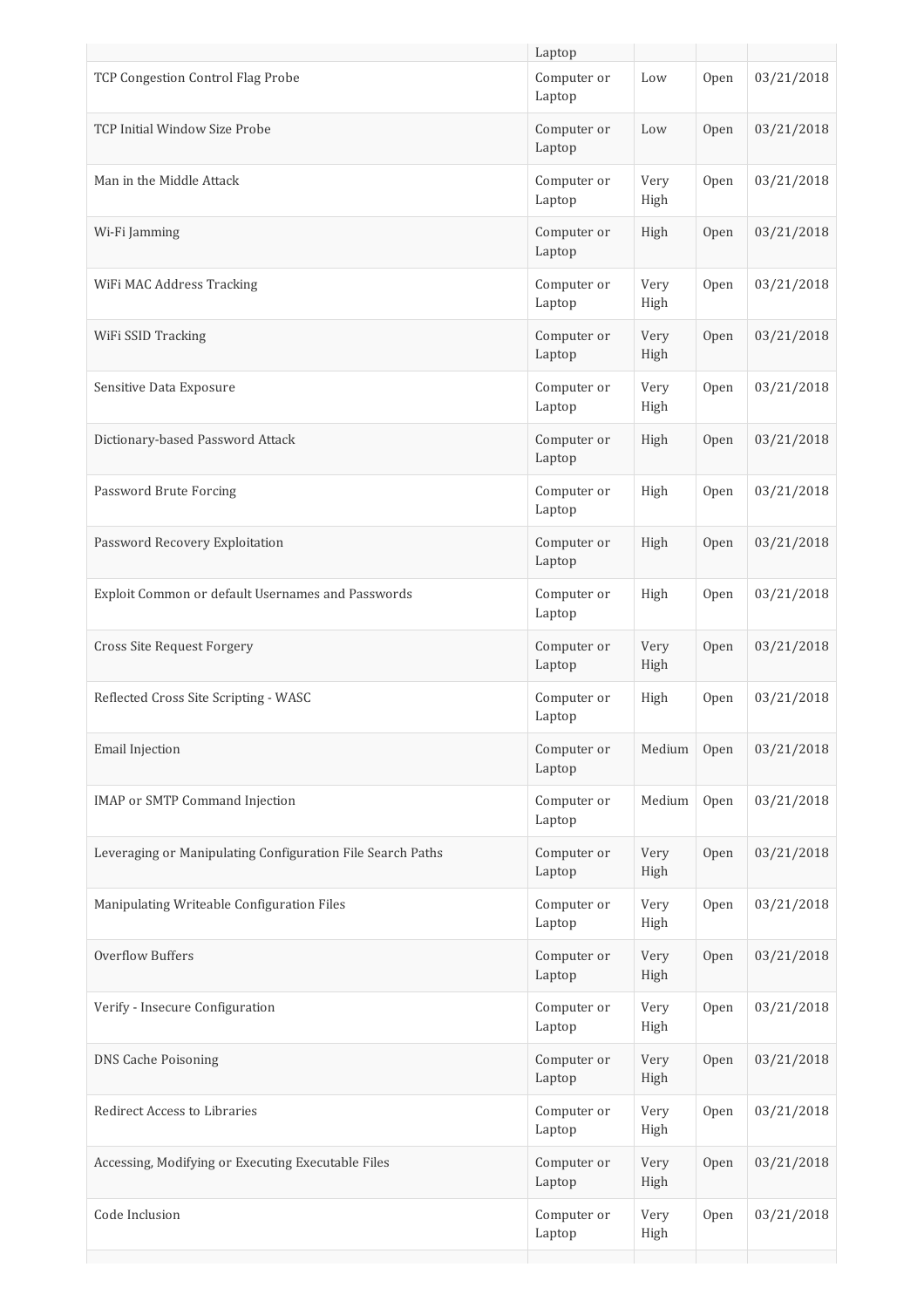| Malicious Software Download                                                                        | Computer or<br>Laptop | Very<br>High | Open | 03/21/2018 |
|----------------------------------------------------------------------------------------------------|-----------------------|--------------|------|------------|
| File System Function Injection, Content Based                                                      | Computer or<br>Laptop | Very<br>High | Open | 03/21/2018 |
| Hijacking a Privileged Thread of Execution                                                         | Computer or<br>Laptop | Very<br>High | Open | 03/21/2018 |
| Overflow Binary Resource File                                                                      | Computer or<br>Laptop | Very<br>High | Open | 03/21/2018 |
| Malicious Logic Inserted Into Product                                                              | Computer or<br>Laptop | Very<br>High | Open | 03/21/2018 |
| Malicious Logic Inserted Into Product Software by Authorized Developer                             | Computer or<br>Laptop | Very<br>High | Open | 03/21/2018 |
| Malicious Logic Insertion into Product Software via Externally<br>Manipulated Component            | Computer or<br>Laptop | Very<br>High | Open | 03/21/2018 |
| Malicious Logic Insertion into Product Software via Configuration<br>Management Manipulation       | Computer or<br>Laptop | Very<br>High | Open | 03/21/2018 |
| Malicious Logic Insertion into Product Software via Inclusion of 3rd<br>Party Component Dependency | Computer or<br>Laptop | Very<br>High | Open | 03/21/2018 |
| Malicious Logic Insertion into Product Software during Update                                      | Computer or<br>Laptop | Very<br>High | Open | 03/21/2018 |
| Malware Infection into Product Software                                                            | Computer or<br>Laptop | Very<br>High | Open | 03/21/2018 |
| Malware Propagation via USB Stick                                                                  | Computer or<br>Laptop | Very<br>High | Open | 03/21/2018 |
| Privilege Abuse                                                                                    | Computer or<br>Laptop | Very<br>High | Open | 03/21/2018 |
| <b>Buffer Manipulation</b>                                                                         | Computer or<br>Laptop | Very<br>High | Open | 03/21/2018 |
| Overread Buffers                                                                                   | Computer or<br>Laptop | Very<br>High | Open | 03/21/2018 |
| Privilege Escalation                                                                               | Computer or<br>Laptop | Very<br>High | Open | 03/21/2018 |
| Malware-Directed Internal Reconnaissance                                                           | Computer or<br>Laptop | Very<br>High | Open | 03/21/2018 |
| Targeted Malware                                                                                   | Computer or<br>Laptop | Very<br>High | Open | 03/21/2018 |
| <b>Install Rootkit</b>                                                                             | Computer or<br>Laptop | Very<br>High | Open | 03/21/2018 |
| Malware Infection into Product Software                                                            | Computer or<br>Laptop | Very<br>High | Open | 03/21/2018 |
| Man in the Middle Attack                                                                           | Computer or<br>Laptop | Very<br>High | Open | 03/21/2018 |
| Dictionary-based Password Attack                                                                   | Computer or<br>Laptop | High         | Open | 03/21/2018 |
| Password Brute Forcing                                                                             | Computer or<br>Laptop | High         | Open | 03/21/2018 |
| Password Recovery Exploitation                                                                     | Computer or           | High         | Open | 03/21/2018 |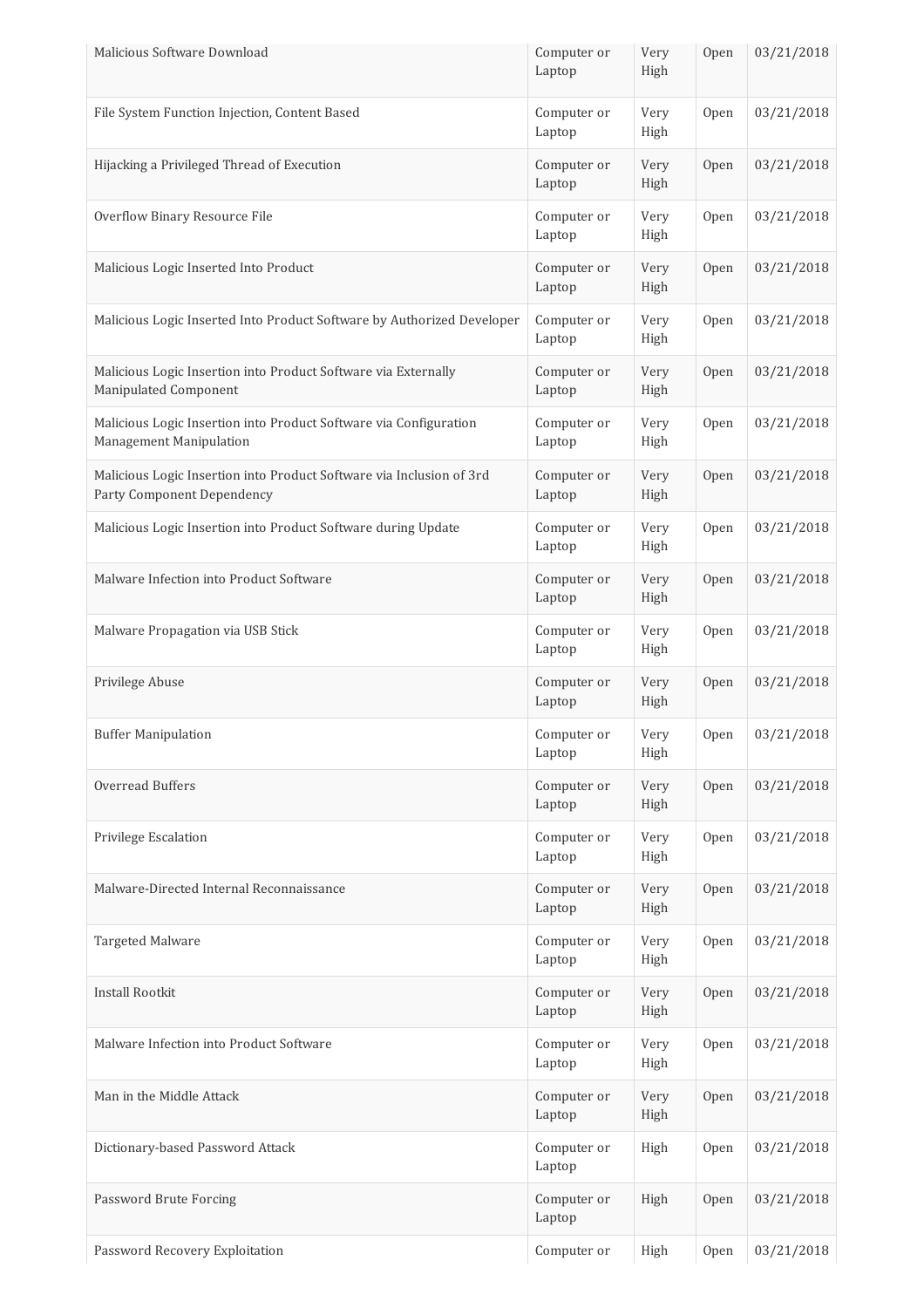|                                                   | Laptop                |              |      |            |
|---------------------------------------------------|-----------------------|--------------|------|------------|
| Exploit Common or default Usernames and Passwords | Computer or<br>Laptop | High         | Open | 03/21/2018 |
| Cross Site Request Forgery                        | Computer or<br>Laptop | Very<br>High | Open | 03/21/2018 |
| Reflected Cross Site Scripting - WASC             | Computer or<br>Laptop | High         | Open | 03/21/2018 |
| iOS: Data Storage                                 | Telecom<br>Network 3G | Very<br>High | Open | 03/19/2018 |
| iOS: Weak Server Side Controls                    | Telecom<br>Network 3G | Very<br>High | Open | 03/19/2018 |
| iOS: Insufficient Transport Layer Protection      | Telecom<br>Network 3G | Very<br>High | Open | 03/19/2018 |
| iOS: Client Side Injection                        | Telecom<br>Network 3G | Very<br>High | Open | 03/19/2018 |
| iOS: Poor Authorization and Authentication        | Telecom<br>Network 3G | Very<br>High | Open | 03/19/2018 |
| iOS: Improper Session Handling                    | Telecom<br>Network 3G | Very<br>High | Open | 03/19/2018 |
| iOS: Security Decisions via Untrusted Inputs      | Telecom<br>Network 3G | Very<br>High | Open | 03/19/2018 |
| iOS: Side Channel Data Leakage                    | Telecom<br>Network 3G | Very<br>High | Open | 03/19/2018 |
| iOS: Broken Encryption                            | Telecom<br>Network 3G | Very<br>High | Open | 03/19/2018 |
| iOS: Sensitive Information Disclosure             | Telecom<br>Network 3G | Very<br>High | Open | 03/19/2018 |
| Probe iOS Screenshots                             | Telecom<br>Network 3G | Very<br>High | Open | 03/19/2018 |
| Altered Installed BIOS                            | Telecom<br>Network 3G | Very<br>High | Open | 03/19/2018 |
| Physical Theft                                    | Telecom<br>Network 3G | Very<br>High | Open | 03/19/2018 |
| Session Hijacking                                 | Telecom<br>Network 3G | Very<br>High | Open | 03/19/2018 |
| Denial of Service through Resource Depletion      | Telecom<br>Network 3G | Medium       | Open | 03/19/2018 |
| Protocol Manipulation                             | Telecom<br>Network 3G | Medium       | Open | 03/19/2018 |
| TCP SYN Scan                                      | Telecom<br>Network 3G | Low          | Open | 03/19/2018 |
| <b>TCP ACK Ping</b>                               | Telecom<br>Network 3G | Low          | Open | 03/19/2018 |
| TCP SYN Ping                                      | Telecom<br>Network 3G | Low          | Open | 03/19/2018 |
| <b>TCP Connect Scan</b>                           | Telecom<br>Network 3G | Low          | Open | 03/19/2018 |
|                                                   |                       |              |      |            |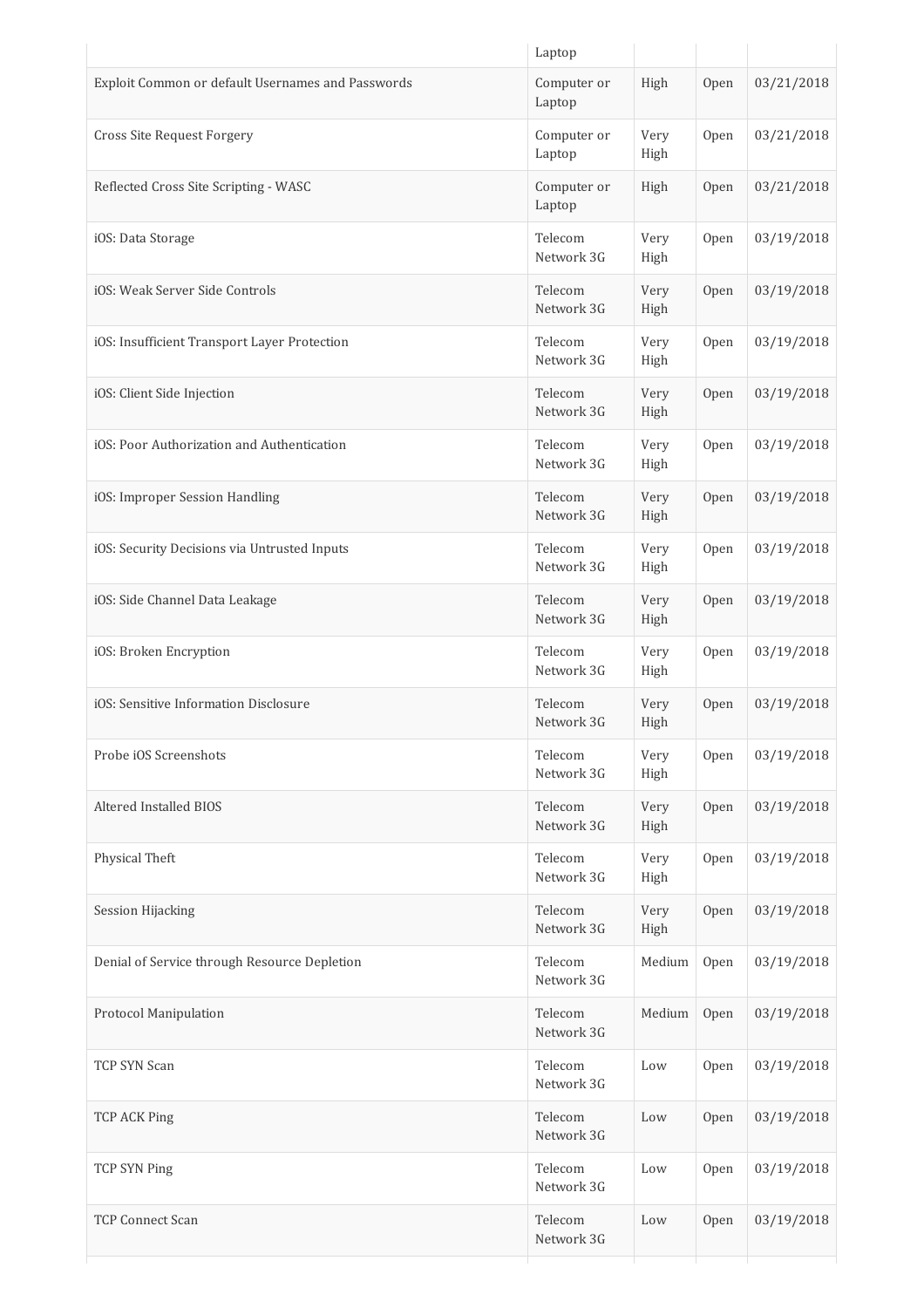| <b>TCP ACK Scan</b>                               | Telecom<br>Network 3G | Low             | Open | 03/19/2018 |
|---------------------------------------------------|-----------------------|-----------------|------|------------|
| Exploit Common or default Usernames and Passwords | Telecom<br>Network 3G | High            | Open | 03/19/2018 |
| WS: XML Denial of Service                         | Telecom<br>Network 3G | Very<br>High    | Open | 03/19/2018 |
| Gather Information                                | Telecom<br>Network 3G | Very<br>High    | Open | 03/19/2018 |
| <b>HTTP DoS</b>                                   | Telecom<br>Network 3G | Very<br>High    | Open | 03/19/2018 |
| <b>ICMP</b> Fragmentation                         | Telecom<br>Network 3G | Very<br>High    | Open | 03/19/2018 |
| <b>Unauthorized Use of Device Resources</b>       | Telecom<br>Network 3G | Very<br>High    | Open | 03/19/2018 |
| Denial of Service                                 | Telecom<br>Network 3G | Very<br>High    | Open | 03/19/2018 |
| Eavesdropping                                     | Telecom<br>Network 3G | Very<br>High    | Open | 03/19/2018 |
| Reusing Session IDs aka Session Replay            | Telecom<br>Network 3G | High            | Open | 03/19/2018 |
| Weak Identity, Credential and Access Management   | Telecom<br>Network 3G | Very<br>High    | Open | 03/19/2018 |
| Denial of Service                                 | Telecom<br>Network 3G | Very<br>High    | Open | 03/19/2018 |
| Sensitive Data Exposure                           | Telecom<br>Network 3G | Very<br>High    | Open | 03/19/2018 |
| Code Injection                                    | Telecom<br>Network 3G | High            | Open | 03/19/2018 |
| Reflected Cross Site Scripting - WASC             | Telecom<br>Network 3G | High            | Open | 03/19/2018 |
| <b>Encryption Brute Forcing</b>                   | Telecom<br>Network 3G | $_{\text{Low}}$ | Open | 03/19/2018 |
| <b>Cross Site Request Forgery</b>                 | Telecom<br>Network 3G | Very<br>High    | Open | 03/19/2018 |
| <b>Overflow Buffers</b>                           | Telecom<br>Network 3G | Very<br>High    | Open | 03/19/2018 |
| Sensitive Data Exposure                           | Telecom<br>Network 3G | Very<br>High    | Open | 03/19/2018 |
| Weak Identity, Credential and Access Management   | Telecom<br>Network 3G | Very<br>High    | Open | 03/19/2018 |
| Denial of Service                                 | Telecom<br>Network 3G | Very<br>High    | Open | 03/19/2018 |
| Code Injection                                    | Telecom<br>Network 3G | High            | Open | 03/19/2018 |
| Reflected Cross Site Scripting - WASC             | Telecom<br>Network 3G | High            | Open | 03/19/2018 |
|                                                   |                       |                 |      |            |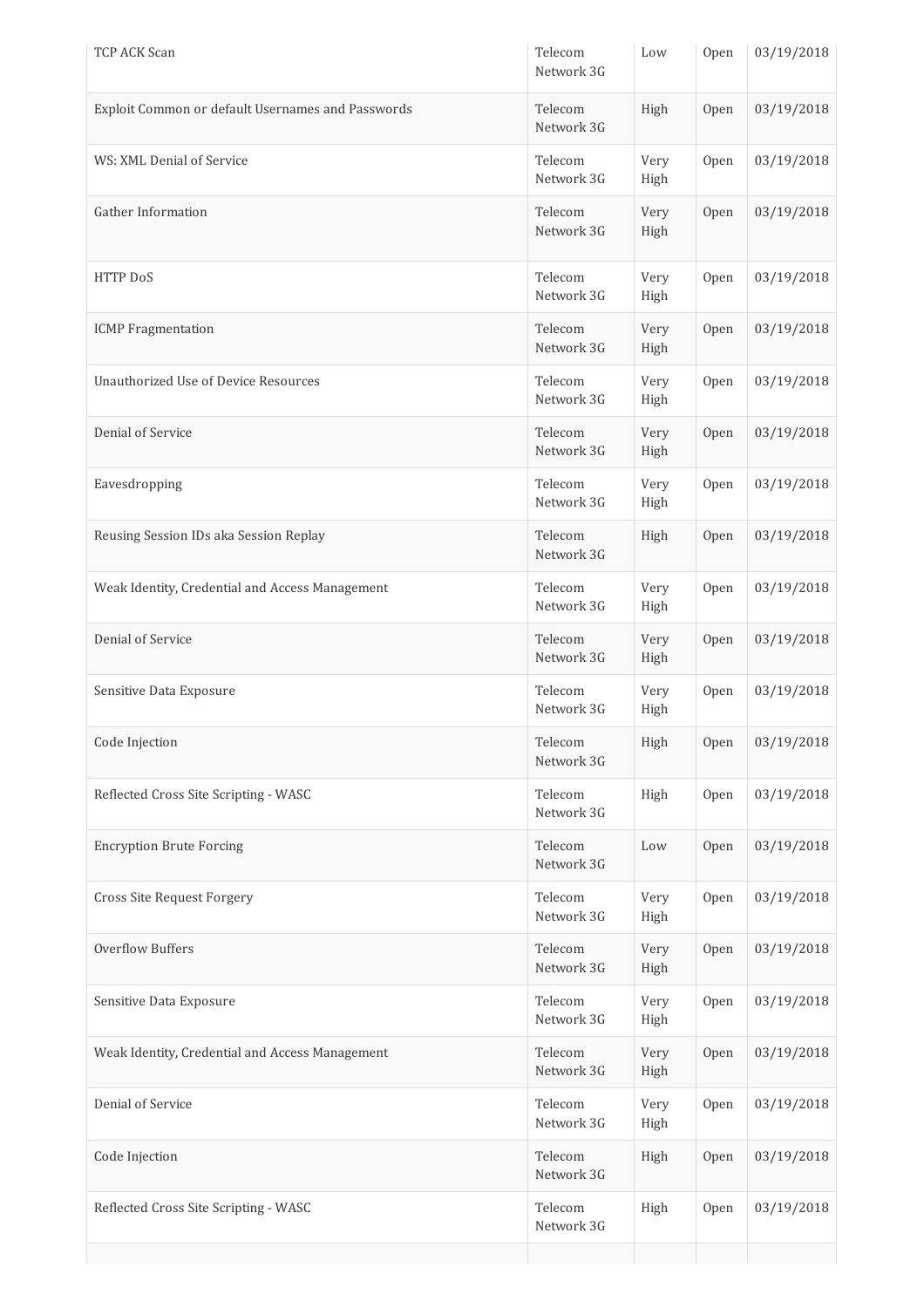| Dictionary-based Password Attack                  | Telecom<br>Network 3G | High         | Open | 03/19/2018 |
|---------------------------------------------------|-----------------------|--------------|------|------------|
| Password Brute Forcing                            | Telecom<br>Network 3G | High         | Open | 03/19/2018 |
| Password Recovery Exploitation                    | Telecom<br>Network 3G | High         | Open | 03/19/2018 |
| Exploit Common or default Usernames and Passwords | Telecom<br>Network 3G | High         | Open | 03/19/2018 |
| <b>Encryption Brute Forcing</b>                   | Telecom<br>Network 3G | Low          | Open | 03/19/2018 |
| Cross Site Request Forgery                        | Telecom<br>Network 3G | Very<br>High | Open | 03/19/2018 |
| <b>Overflow Buffers</b>                           | Telecom<br>Network 3G | Very<br>High | Open | 03/19/2018 |
| Overflow Buffers                                  | Telecom<br>Network 3G | Very<br>High | Open | 03/19/2018 |
| Cross Site Request Forgery                        | Telecom<br>Network 3G | Very<br>High | Open | 03/19/2018 |
| Dictionary-based Password Attack                  | Telecom<br>Network 3G | High         | Open | 03/19/2018 |
| Password Brute Forcing                            | Telecom<br>Network 3G | High         | Open | 03/19/2018 |
| Password Recovery Exploitation                    | Telecom<br>Network 3G | High         | Open | 03/19/2018 |
| Exploit Common or default Usernames and Passwords | Telecom<br>Network 3G | High         | Open | 03/19/2018 |
| <b>Encryption Brute Forcing</b>                   | Telecom<br>Network 3G | Low          | Open | 03/19/2018 |
| Weak Identity, Credential and Access Management   | Telecom<br>Network 3G | Very<br>High | Open | 03/19/2018 |
| Denial of Service                                 | Telecom<br>Network 3G | Very<br>High | Open | 03/19/2018 |
| Sensitive Data Exposure                           | Telecom<br>Network 3G | Very<br>High | Open | 03/19/2018 |
| Code Injection                                    | Telecom<br>Network 3G | High         | Open | 03/19/2018 |
| Reflected Cross Site Scripting - WASC             | Telecom<br>Network 3G | High         | Open | 03/19/2018 |
| <b>Authentication Bypass</b>                      | Telecom<br>Network 3G | Medium       | Open | 03/19/2018 |
| <b>Sniff Application Code</b>                     | Telecom<br>Network 3G | High         | Open | 03/19/2018 |
| Exploiting Incorrectly Configured SSL             | Telecom<br>Network 3G | Very<br>High | Open | 03/19/2018 |
| Data Interception Attacks                         | Telecom<br>Network 3G | Medium       | Open | 03/19/2018 |
| Fake the Source of Data                           | Telecom<br>Network 3G | Medium       | Open | 03/19/2018 |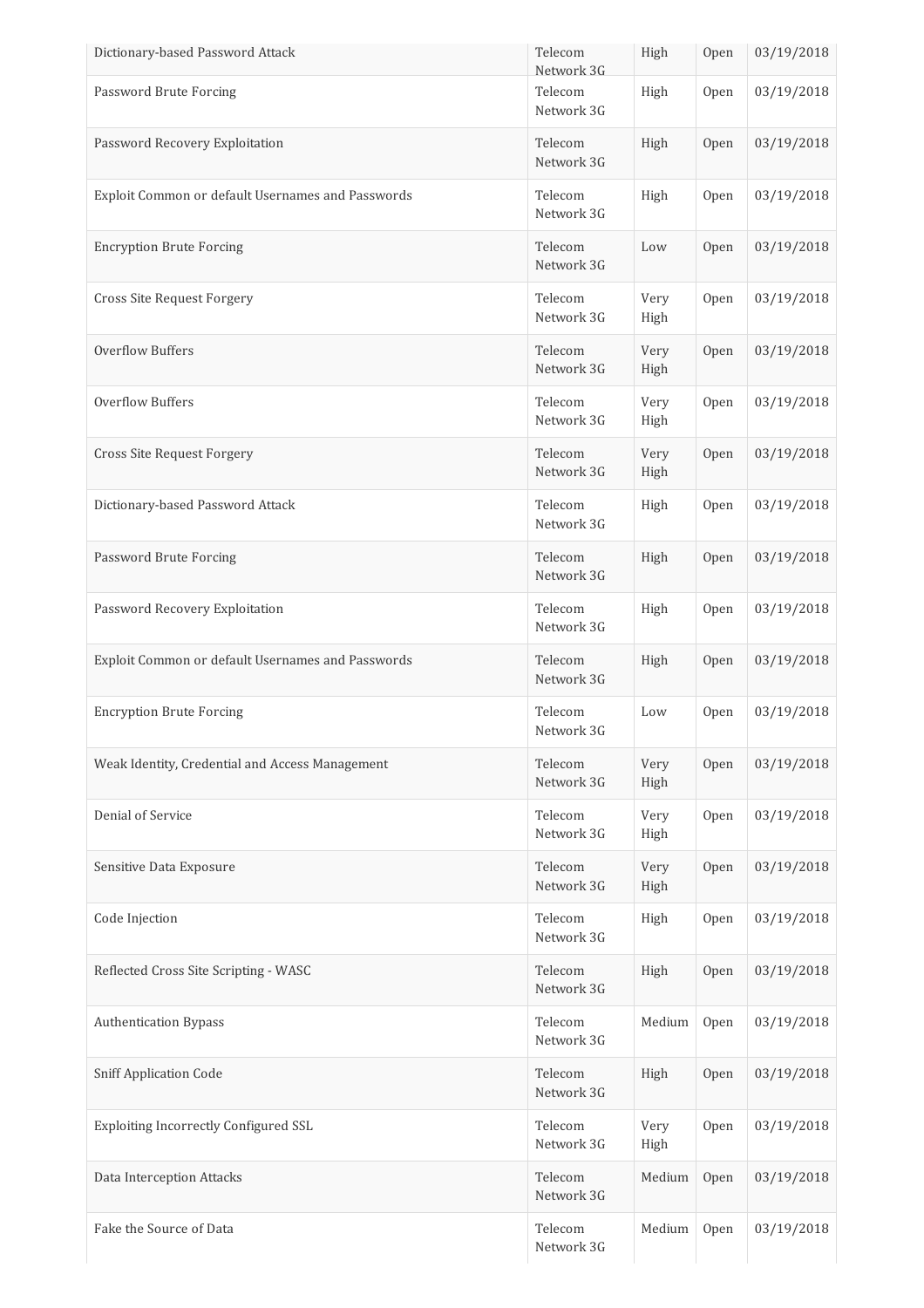| User-Controlled Filename                     | Telecom<br>Network 3G | High         | Open | 03/19/2018 |
|----------------------------------------------|-----------------------|--------------|------|------------|
| Manipulating User State                      | Telecom<br>Network 3G | High         | Open | 03/19/2018 |
| Email Injection                              | Telecom<br>Network 3G | Medium       | Open | 03/19/2018 |
| <b>IMAP</b> or SMTP Command Injection        | Telecom<br>Network 3G | Medium       | Open | 03/19/2018 |
| <b>Content Spoofing</b>                      | Telecom<br>Network 3G | Medium       | Open | 03/20/2018 |
| <b>Action Spoofing</b>                       | Telecom<br>Network 3G | Very<br>High | Open | 03/20/2018 |
| <b>Resource Location Spoofing</b>            | Telecom<br>Network 3G | Very<br>High | Open | 03/20/2018 |
| Intent Spoof                                 | Telecom<br>Network 3G | Very<br>High | Open | 03/20/2018 |
| Denial of Service through Resource Depletion | Telecom<br>Network 3G | Medium       | Open | 03/20/2018 |
| Denial of Service                            | Telecom<br>Network 3G | Very<br>High | Open | 03/20/2018 |
| <b>Sniffing Attacks</b>                      | Telecom<br>Network 3G | Medium       | Open | 03/20/2018 |
| <b>Sniffing Network Traffic</b>              | Telecom<br>Network 3G | Very<br>High | Open | 03/20/2018 |
| Privilege Abuse                              | Telecom<br>Network 3G | Very<br>High | Open | 03/20/2018 |
| Cellular Traffic Intercept                   | Telecom<br>Network 3G | Very<br>High | Open | 03/20/2018 |
| SQL Injection                                | Telecom<br>Network 3G | High         | Open | 03/20/2018 |
| SQL Injection                                | Telecom<br>Network 3G | High         | Open | 03/20/2018 |
| SQL Injection                                | Telecom<br>Network 3G | High         | Open | 03/20/2018 |
| Blind SQL Injection                          | Telecom<br>Network 3G | High         | Open | 03/20/2018 |
| Blind SQL Injection                          | Telecom<br>Network 3G | High         | Open | 03/20/2018 |
| Blind SQL Injection                          | Telecom<br>Network 3G | High         | Open | 03/20/2018 |
| Persistent Cross Site Scripting - WASC       | Telecom<br>Network 3G | High         | Open | 03/20/2018 |
| Persistent Cross Site Scripting - WASC       | Telecom<br>Network 3G | High         | Open | 03/20/2018 |
| Persistent Cross Site Scripting - WASC       | Telecom<br>Network 3G | High         | Open | 03/20/2018 |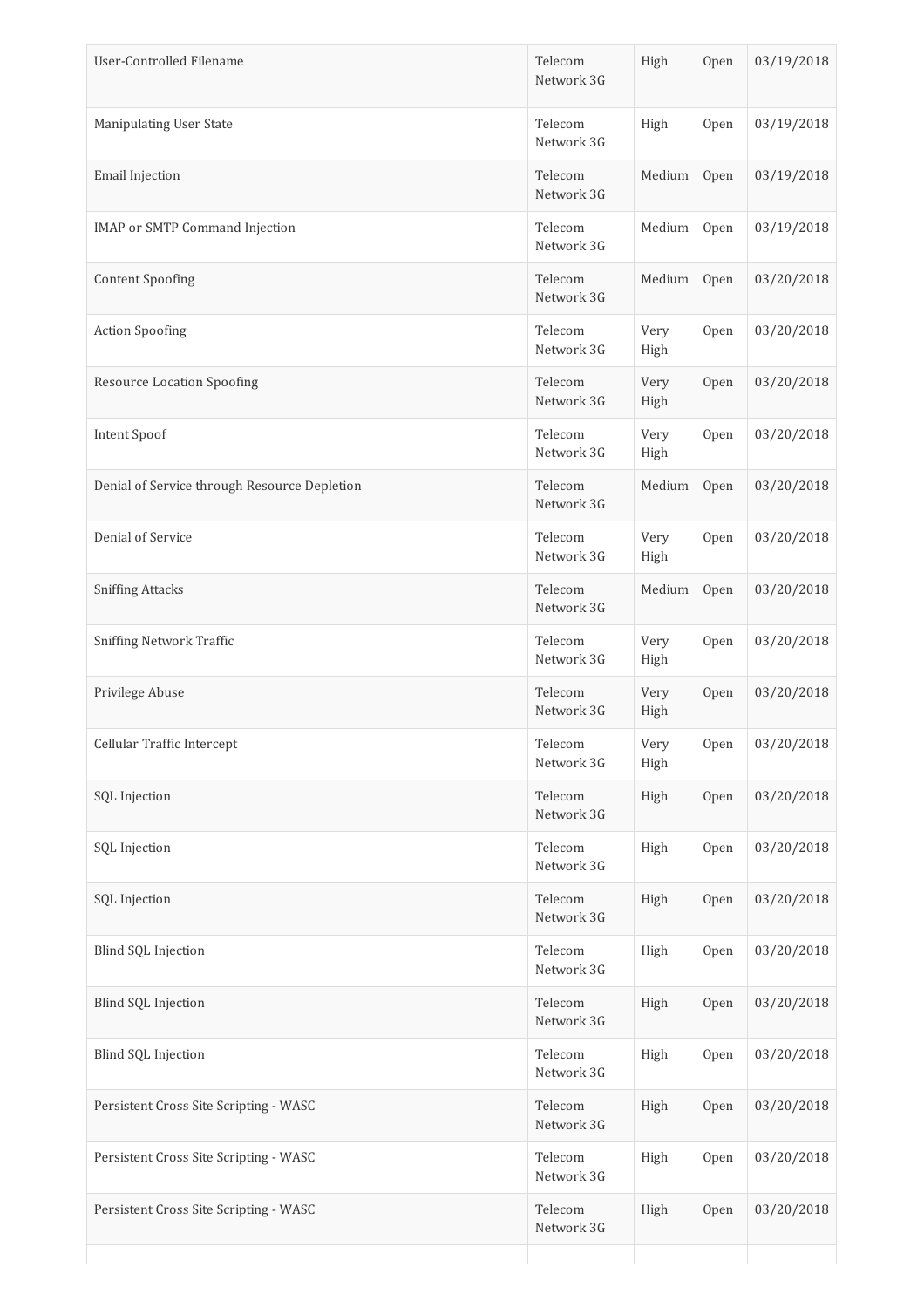| <b>HTTP Response Splitting</b>                | Telecom<br>Network 3G | High         | Open | 03/27/2018 |
|-----------------------------------------------|-----------------------|--------------|------|------------|
| <b>HTTP Response Splitting</b>                | Telecom<br>Network 3G | High         | Open | 03/27/2018 |
| <b>HTTP Response Splitting</b>                | Telecom<br>Network 3G | High         | Open | 03/27/2018 |
| Clickjacking                                  | Telecom<br>Network 3G | Very<br>High | Open | 03/27/2018 |
| Clickjacking                                  | Telecom<br>Network 3G | Very<br>High | Open | 03/27/2018 |
| Clickjacking                                  | Telecom<br>Network 3G | Very<br>High | Open | 03/27/2018 |
| CVE-2015-0726                                 | Telecom<br>Network 3G | Very<br>High | Open | 03/19/2018 |
| CVE-2016-6375                                 | Telecom<br>Network 3G | Very<br>High | Open | 03/19/2018 |
| CVE-2015-0726                                 | Telecom<br>Network 3G | Very<br>High | Open | 03/19/2018 |
| CVE-2016-6375                                 | Telecom<br>Network 3G | Very<br>High | Open | 03/19/2018 |
| CVE-2005-0356                                 | Telecom<br>Network 3G | Very<br>High | Open | 03/19/2018 |
| CVE-2005-4499                                 | Telecom<br>Network 3G | Very<br>High | Open | 03/19/2018 |
| CVE-2006-4098                                 | Telecom<br>Network 3G | Very<br>High | Open | 03/19/2018 |
| Jamming                                       | Satellite System      | Very<br>High | Open | 03/20/2018 |
| Denial of Service                             | Satellite System      | Very<br>High | Open | 03/20/2018 |
| Eavesdropping                                 | Satellite System      | Very<br>High | Open | 03/20/2018 |
| Hijacking                                     | Satellite System      | Very<br>High | Open | 03/20/2018 |
| Protocol Manipulation                         | Satellite System      | Medium       | Open | 03/20/2018 |
| Lifting Data Embedded in Client Distributions | Satellite System      | Very<br>High | Open | 03/20/2018 |
| Password Recovery Exploitation                | Satellite System      | High         | Open | 03/20/2018 |
| Manipulate Resources                          | Satellite System      | Very<br>High | Open | 03/20/2018 |
| Jamming                                       | Satellite System      | Very<br>High | Open | 03/20/2018 |
| TCP SYN Scan                                  | Satellite System      | Low          | Open | 03/21/2018 |
| <b>TCP Window Scan</b>                        | Satellite System      | Low          | Open | 03/21/2018 |
| TCP RPC Scan                                  | Satellite System      | Low          | Open | 03/21/2018 |
|                                               |                       |              |      |            |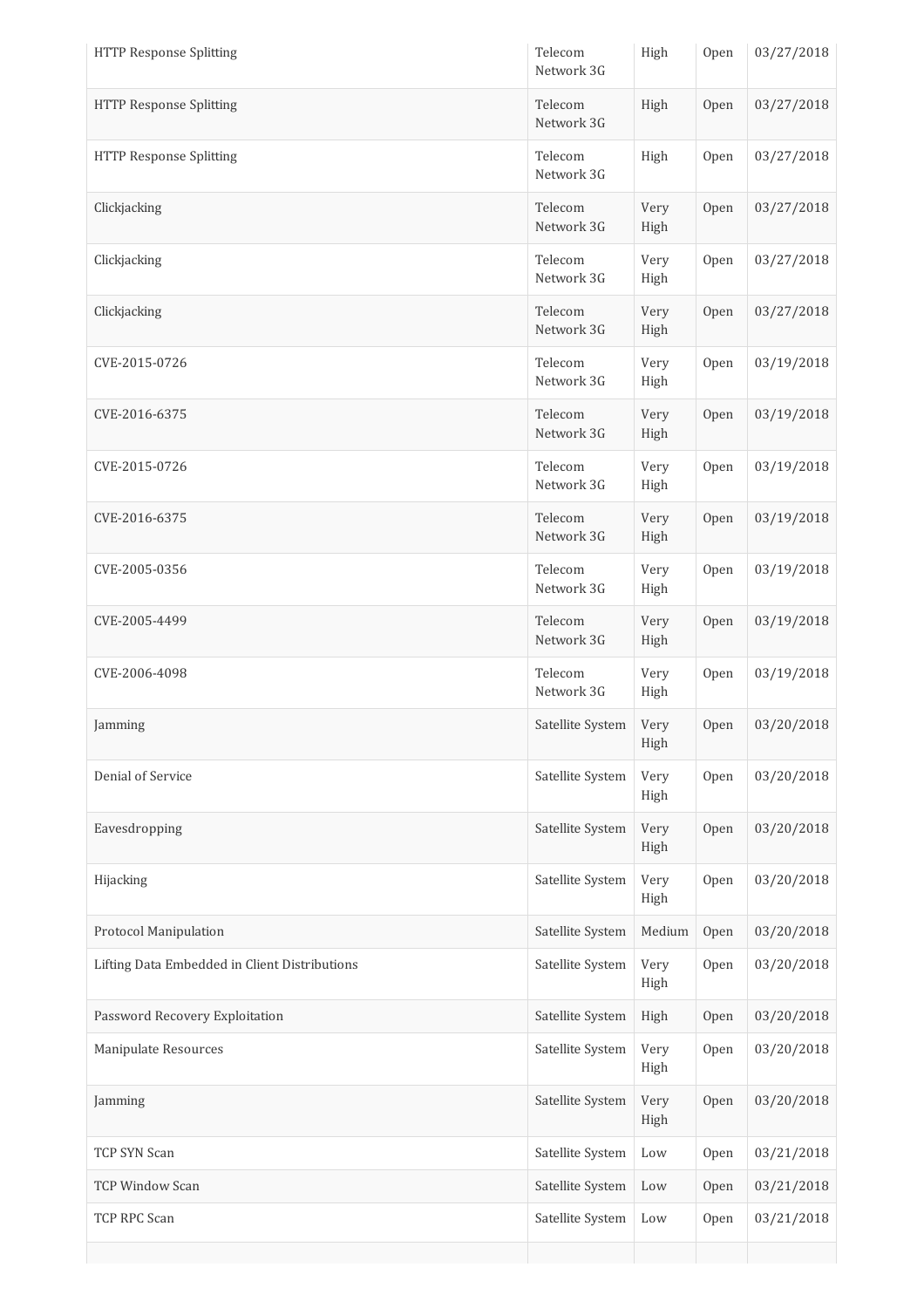| TCP Sequence Number Probe<br>TCP ISN Greatest Common Divisor Probe | Satellite System Low<br>Satellite System |              | Open | 03/21/2018<br>03/21/2018 |
|--------------------------------------------------------------------|------------------------------------------|--------------|------|--------------------------|
|                                                                    |                                          | Low          | Open |                          |
| TCP ISN Counter Rate Probe                                         | Satellite System                         | Low          | Open | 03/21/2018               |
| TCP ISN Sequence Predictability Probe                              | Satellite System                         | Low          | Open | 03/21/2018               |
| TCP Congestion Control Flag Probe                                  | Satellite System                         | Low          | Open | 03/21/2018               |
| TCP Initial Window Size Probe                                      | Satellite System                         | Low          | Open | 03/21/2018               |
| Man in the Middle Attack                                           | Satellite System                         | Very<br>High | Open | 03/21/2018               |
| Exploiting Incorrectly Configured SSL                              | Satellite System                         | Very<br>High | Open | 03/21/2018               |
| Media Access Control - MAC Attack                                  | Satellite System                         | Very<br>High | Open | 03/21/2018               |
| Double Encapsulation VLAN Hopping Attack                           | Satellite System                         | Very<br>High | Open | 03/21/2018               |
| Address Resolution Protocol - ARP Attacks                          | Satellite System                         | Very<br>High | Open | 03/21/2018               |
| <b>Spanning Tree Attack</b>                                        | Satellite System                         | Very<br>High | Open | 03/21/2018               |
| VLAN Trunking Protocol - VTP attack                                | Satellite System                         | Very<br>High | Open | 03/21/2018               |
| Cisco Discovery Protocol - CDP Attacks                             | Satellite System                         | Very<br>High | Open | 03/21/2018               |
| Private VLAN - PVLAN Attack                                        | Satellite System                         | Very<br>High | Open | 03/21/2018               |
| Basic VLAN Hopping attack                                          | Satellite System                         | Very<br>High | Open | 03/21/2018               |
| VMPS and or VQP attack                                             | Satellite System                         | Very<br>High | Open | 03/21/2018               |
| <b>Session Hijacking</b>                                           | Satellite System                         | Very<br>High | Open | 03/21/2018               |
| Session Credential Falsification through Forging                   | Satellite System                         | Medium       | Open | 03/21/2018               |
| <b>Exploitation of Trusted Credentials</b>                         | Satellite System                         | High         | Open | 03/21/2018               |
| WS: Insufficient Authentication                                    | Satellite System                         | Very<br>High | Open | 03/21/2018               |
| Exploitation of Authentication                                     | Satellite System                         | Very<br>High | Open | 03/21/2018               |
| Privilege Escalation                                               | Satellite System                         | Very<br>High | Open | 03/21/2018               |
| Lack of confidentiality                                            | Satellite System                         | Very<br>High | Open | 03/21/2018               |
| Sensitive Data Exposure                                            | Satellite System                         | Very<br>High | Open | 03/21/2018               |
| Malware Propagation via USB Stick                                  | Satellite System                         | Very<br>High | Open | 03/21/2018               |
| DEPRECATED: Malware Propagation via USB U3 Autorun                 | Satellite System                         | Very         | Open | 03/21/2018               |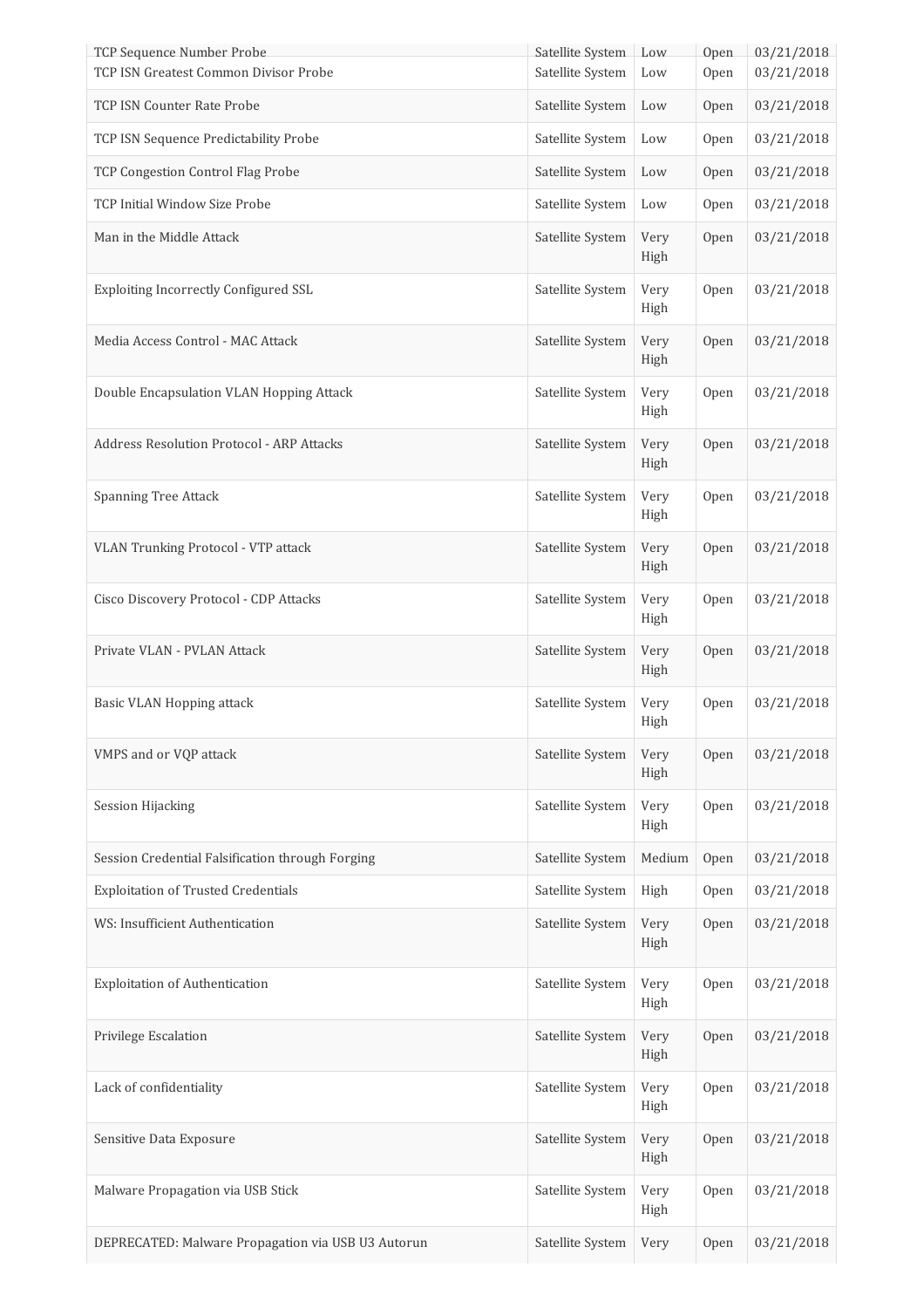|                                                                |                  | High         |      |            |
|----------------------------------------------------------------|------------------|--------------|------|------------|
| DEPRECATED: Malware Propagation via Infected Peripheral Device | Satellite System | Very<br>High | Open | 03/21/2018 |
| <b>USB Memory Attacks</b>                                      | Satellite System | High         | Open | 03/21/2018 |
| <b>Content Spoofing</b>                                        | Satellite System | Medium       | Open | 03/21/2018 |
| <b>Sniffing Attacks</b>                                        | Satellite System | Medium       | Open | 03/21/2018 |
| <b>Action Spoofing</b>                                         | Satellite System | Very<br>High | Open | 03/21/2018 |
| Denial of Service through Resource Depletion                   | Satellite System | Medium       | Open | 03/21/2018 |
| Privilege Abuse                                                | Satellite System | Very<br>High | Open | 03/21/2018 |
| <b>Resource Location Spoofing</b>                              | Satellite System | Very<br>High | Open | 03/21/2018 |
| <b>Sniffing Network Traffic</b>                                | Satellite System | Very<br>High | Open | 03/21/2018 |
| Intent Spoof                                                   | Satellite System | Very<br>High | Open | 03/21/2018 |
| Cellular Traffic Intercept                                     | Satellite System | Very<br>High | Open | 03/21/2018 |
| Denial of Service                                              | Satellite System | Very<br>High | Open | 03/21/2018 |
| Exploitation of Authorization                                  | Satellite System | Medium       | Open | 03/21/2018 |
| Identity Spoofing - Impersonation                              | Satellite System | Medium       | Open | 03/21/2018 |
| <b>Sniffing Attacks</b>                                        | Satellite System | Medium       | Open | 03/21/2018 |
| <b>Exploitation of Authentication</b>                          | Satellite System | Very<br>High | Open | 03/21/2018 |
| Denial of Service                                              | Satellite System | Very<br>High | Open | 03/21/2018 |
| SQL Injection                                                  | Satellite System | High         | Open | 03/21/2018 |
| Blind SQL Injection                                            | Satellite System | High         | Open | 03/21/2018 |
| Sensitive Data Exposure                                        | Satellite System | Very<br>High | Open | 03/21/2018 |
| <b>HTTP DoS</b>                                                | Satellite System | Very<br>High | Open | 03/21/2018 |
| Weak Identity, Credential and Access Management                | Satellite System | Very<br>High | Open | 03/21/2018 |
| <b>DDOS</b>                                                    | Satellite System | Very<br>High | Open | 03/21/2018 |
| <b>Session Hijacking</b>                                       | Satellite System | Very<br>High | Open | 03/21/2018 |
| Denial of Service through Resource Depletion                   | Satellite System | Medium       | Open | 03/21/2018 |
| Protocol Manipulation                                          | Satellite System | Medium       | Open | 03/21/2018 |
| TCP SYN Scan                                                   | Satellite System | Low          | Open | 03/21/2018 |
| <b>TCP ACK Ping</b>                                            | Satellite System | Low          | Open | 03/21/2018 |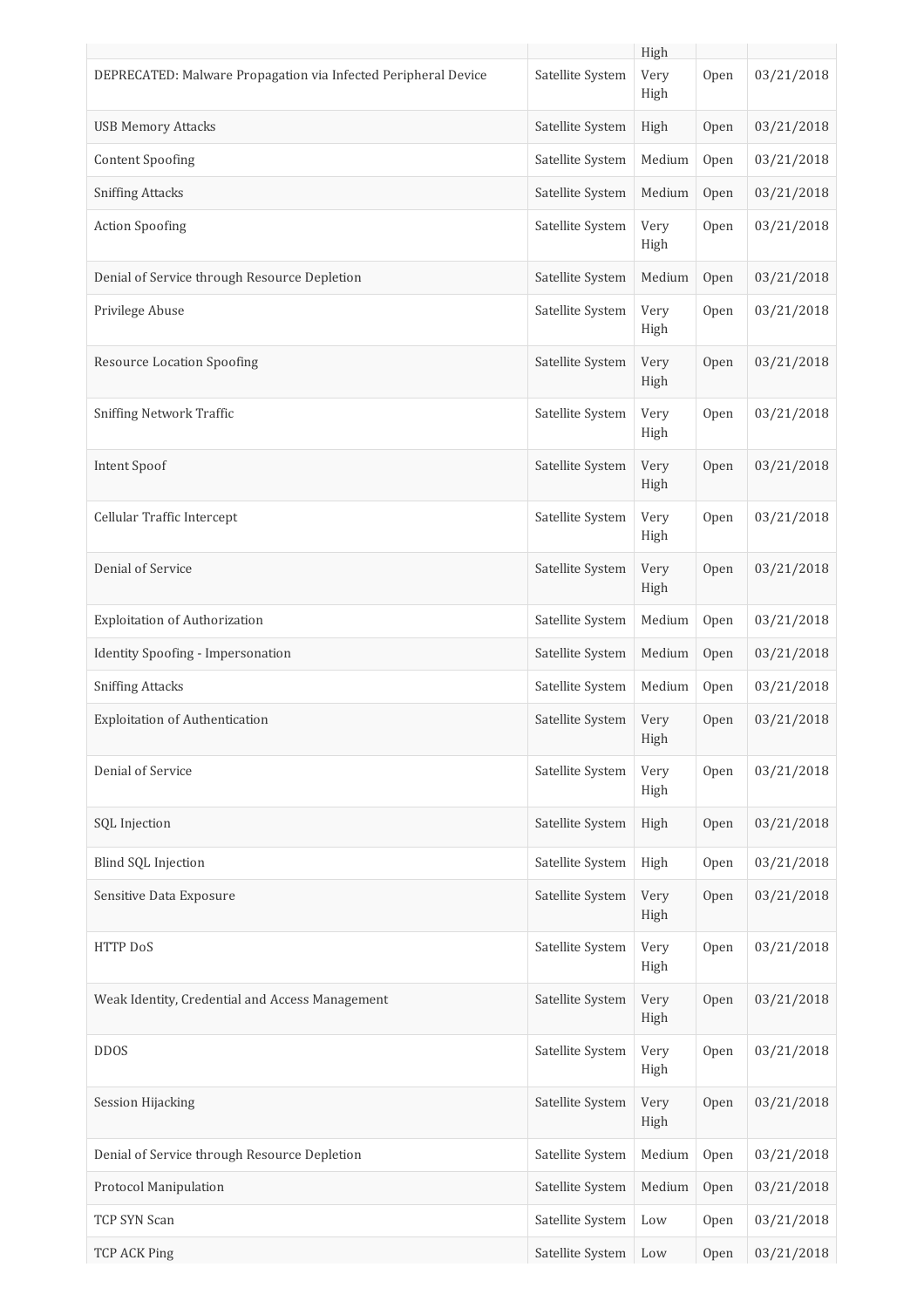| TCP SYN Ping                                                                       | Satellite System | Low          | Open | 03/21/2018 |
|------------------------------------------------------------------------------------|------------------|--------------|------|------------|
| <b>TCP Connect Scan</b>                                                            | Satellite System | Low          | Open | 03/21/2018 |
| TCP ACK Scan                                                                       | Satellite System | Low          | Open | 03/21/2018 |
| Exploit Common or default Usernames and Passwords                                  | Satellite System | High         | Open | 03/21/2018 |
| WS: XML Denial of Service                                                          | Satellite System | Very<br>High | Open | 03/21/2018 |
| Gather Information                                                                 | Satellite System | Very<br>High | Open | 03/21/2018 |
| HTTP DoS                                                                           | Satellite System | Very<br>High | Open | 03/21/2018 |
| <b>ICMP</b> Fragmentation                                                          | Satellite System | Very<br>High | Open | 03/21/2018 |
| Unauthorized Use of Device Resources                                               | Satellite System | Very<br>High | Open | 03/21/2018 |
| Denial of Service                                                                  | Satellite System | Very<br>High | Open | 03/21/2018 |
| Eavesdropping                                                                      | Satellite System | Very<br>High | Open | 03/21/2018 |
| Reusing Session IDs aka Session Replay                                             | Satellite System | High         | Open | 03/21/2018 |
| File Manipulation                                                                  | Satellite System | Medium       | Open | 03/21/2018 |
| Accessing, Modifying or Executing Executable Files                                 | Satellite System | Very<br>High | Open | 03/21/2018 |
| Create files with the same name as files protected with a higher<br>classification | Satellite System | Very<br>High | Open | 03/21/2018 |
| Force Use of Corrupted Files                                                       | Satellite System | Medium       | Open | 03/21/2018 |
| Leveraging or Manipulating Configuration File Search Paths                         | Satellite System | Very<br>High | Open | 03/21/2018 |
| User-Controlled Filename                                                           | Satellite System | High         | Open | 03/21/2018 |
| Manipulating Web Input to File System Calls                                        | Satellite System | Very<br>High | Open | 03/21/2018 |
| Identity Spoofing - Impersonation                                                  | Satellite System | Medium       | Open | 03/21/2018 |
| Man in the Middle Attack                                                           | Satellite System | Very<br>High | Open | 03/21/2018 |
| Targeted Malware                                                                   | Satellite System | Very<br>High | Open | 03/21/2018 |
| <b>Account Footprinting</b>                                                        | Satellite System | Very<br>High | Open | 03/21/2018 |
| Wi-Fi Jamming                                                                      | Satellite System | High         | Open | 03/21/2018 |
| WiFi MAC Address Tracking                                                          | Satellite System | Very<br>High | Open | 03/21/2018 |
| WiFi SSID Tracking                                                                 | Satellite System | Very<br>High | Open | 03/21/2018 |
| Malware Propagation via USB Stick                                                  | Satellite System | Very         | Open | 03/21/2018 |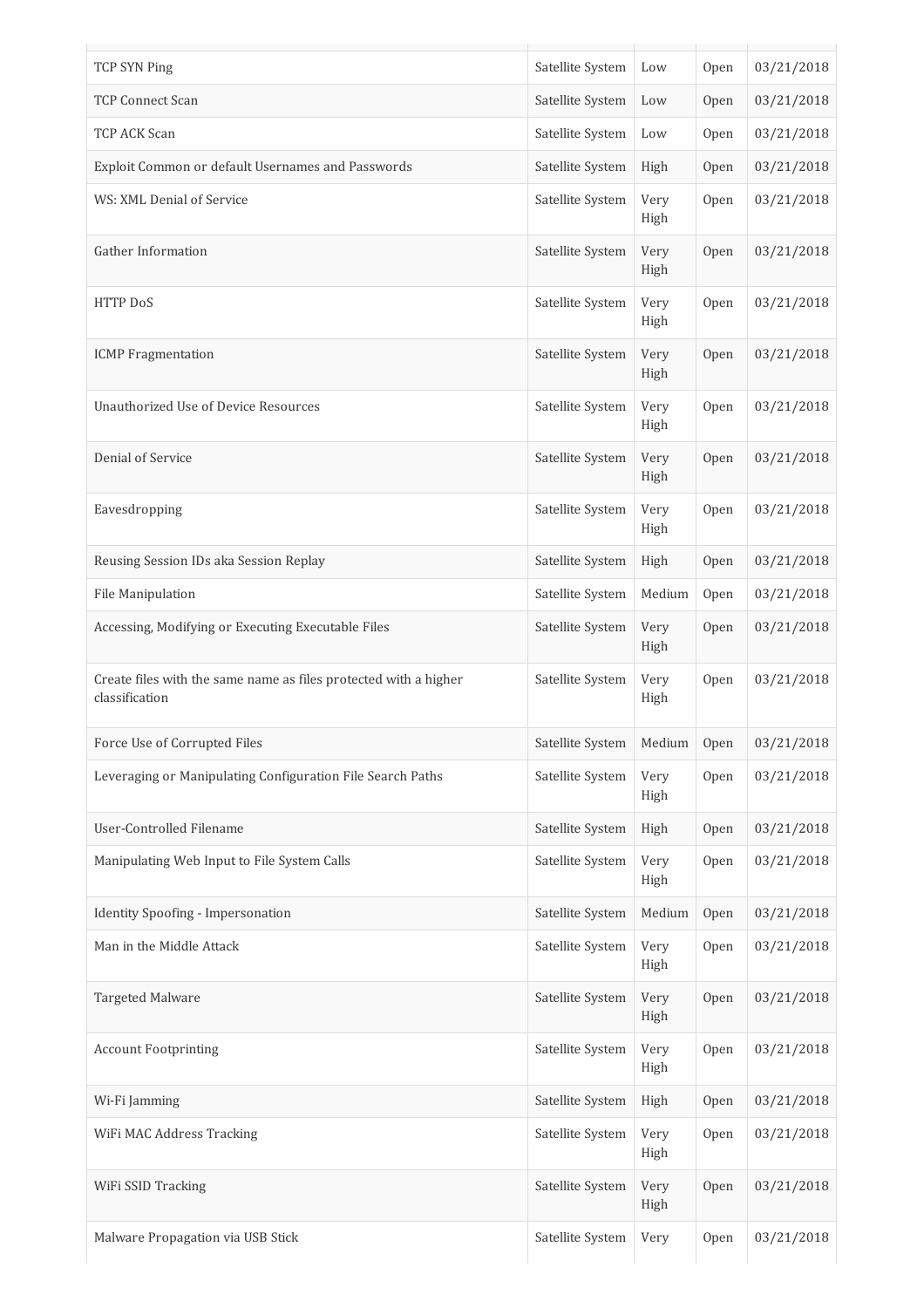|                                                                |                  | High         |      |            |
|----------------------------------------------------------------|------------------|--------------|------|------------|
| DEPRECATED: Malware Propagation via USB U3 Autorun             | Satellite System | Very<br>High | Open | 03/21/2018 |
| DEPRECATED: Malware Propagation via Infected Peripheral Device | Satellite System | Very<br>High | Open | 03/21/2018 |
| <b>USB Memory Attacks</b>                                      | Satellite System | High         | Open | 03/21/2018 |
| Malicious Software Download                                    | Satellite System | Very<br>High | Open | 03/21/2018 |
| <b>Content Spoofing</b>                                        | Satellite System | Medium       | Open | 03/21/2018 |
| Protocol Manipulation                                          | Satellite System | Medium       | Open | 03/21/2018 |
| Physical Theft                                                 | Satellite System | Very<br>High | Open | 03/21/2018 |
| Sensitive Data Exposure                                        | Satellite System | Very<br>High | Open | 03/21/2018 |
| <b>Brute Force</b>                                             | Satellite System | High         | Open | 03/21/2018 |
| Password Brute Forcing                                         | Satellite System | High         | Open | 03/21/2018 |
| Reusing Session IDs aka Session Replay                         | Satellite System | High         | Open | 03/21/2018 |
| Denial of Service                                              | Satellite System | Very<br>High | Open | 03/21/2018 |
| Verify - Spoofed packet injection                              | Satellite System | Very<br>High | Open | 03/21/2018 |
| SQL Injection                                                  | Satellite System | High         | Open | 03/21/2018 |
| Blind SQL Injection                                            | Satellite System | High         | Open | 03/21/2018 |
| <b>Session Hijacking</b>                                       | Satellite System | Very<br>High | Open | 03/21/2018 |
| Denial of Service through Resource Depletion                   | Satellite System | Medium       | Open | 03/21/2018 |
| TCP SYN Scan                                                   | Satellite System | Low          | Open | 03/21/2018 |
| <b>TCP ACK Ping</b>                                            | Satellite System | Low          | Open | 03/21/2018 |
| TCP SYN Ping                                                   | Satellite System | Low          | Open | 03/21/2018 |
| <b>TCP Connect Scan</b>                                        | Satellite System | Low          | Open | 03/21/2018 |
| TCP ACK Scan                                                   | Satellite System | Low          | Open | 03/21/2018 |
| Exploit Common or default Usernames and Passwords              | Satellite System | High         | Open | 03/21/2018 |
| WS: XML Denial of Service                                      | Satellite System | Very<br>High | Open | 03/21/2018 |
| Gather Information                                             | Satellite System | Very<br>High | Open | 03/21/2018 |
| HTTP DoS                                                       | Satellite System | Very<br>High | Open | 03/21/2018 |
| <b>ICMP</b> Fragmentation                                      | Satellite System | Very<br>High | Open | 03/21/2018 |
| Unauthorized Use of Device Resources                           | Satellite System | Very<br>High | Open | 03/21/2018 |
| Eavesdropping                                                  | Satellite System | Very         | Open | 03/21/2018 |